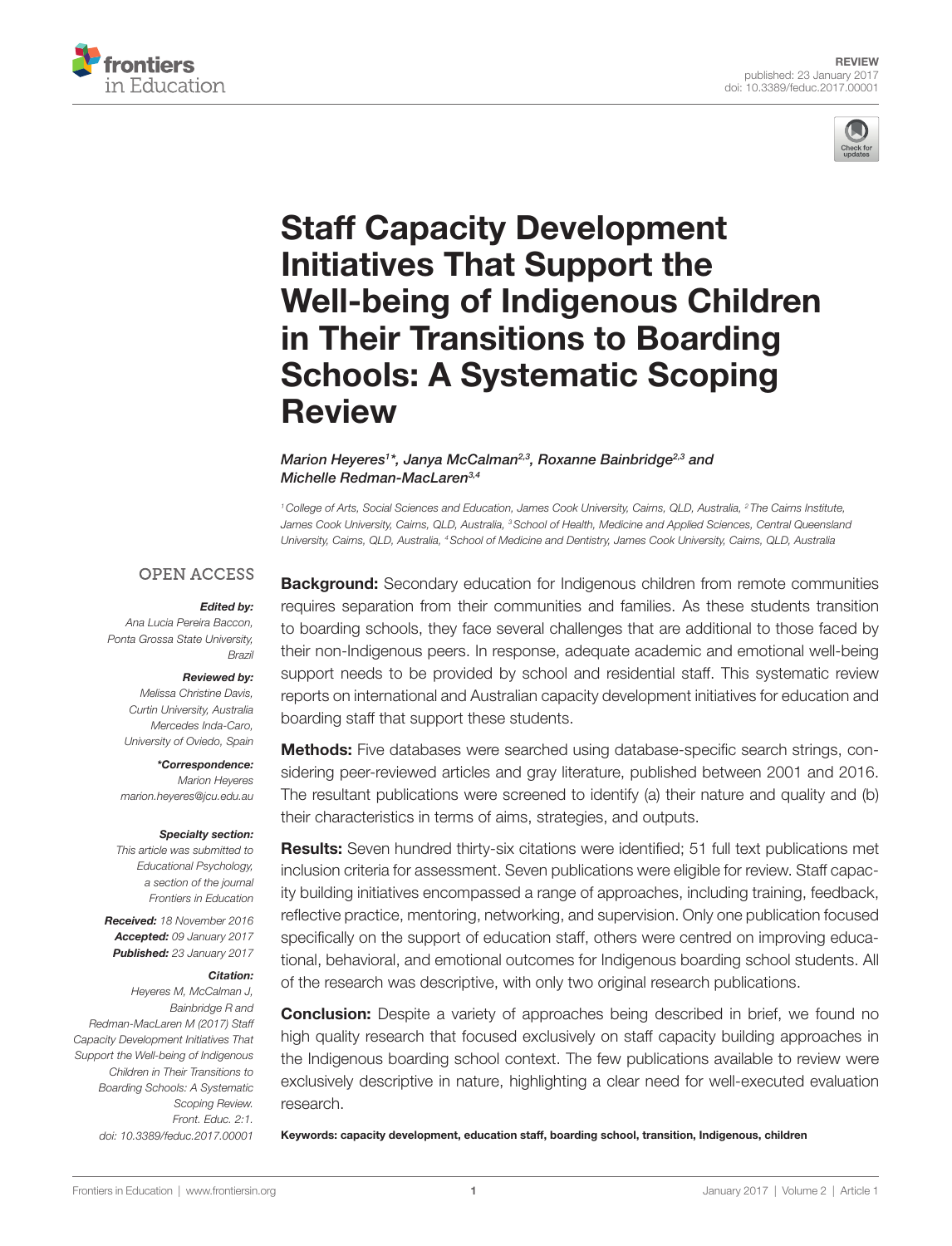# **BACKGROUND**

The transition from primary to secondary school brings changes in social interactions, academic expectations, and school environments, all of which occur concurrently ([Anderson et al.,](#page-8-0) [2000\)](#page-8-0). Students confront the important challenges of social acceptance, including making friends, "fitting in," and possibly dealing with bullying ([Howard and Johnson, 2004](#page-9-0); [Gerner and](#page-8-1) [Wilson, 2005](#page-8-1)). The secondary school environment is considerably different to the primary school environment; schools are larger and more competitive [\(Demetriou et al., 2000](#page-8-2)) and more demands are placed on students with greater emphasis placed on evaluation ([Wigfield et al., 1991](#page-9-1); [Anderson et al., 2000;](#page-8-0) [Howard](#page-9-0) [and Johnson, 2004;](#page-9-0) [Benner and Graham, 2009\)](#page-8-3). Ability is more highly valued than effort [\(Jackson and Warin, 2000\)](#page-9-2). Hence the primary to secondary transition is a social and academic turning point for children [\(Smith et al., 2008;](#page-9-3) [Langenkamp, 2009](#page-9-4)) and has been shown to be a stressful event for many [\(Rice et al., 2011;](#page-9-5) [Hanewald, 2013](#page-9-6)).

Successful school transitions are facilitated by situational variables such as having a supportive home environment [\(Rice,](#page-9-7) [1997\)](#page-9-7), accessible teachers in high school, a strong peer network, and an older sibling ([Anderson et al., 2000\)](#page-8-0). Secondary school teachers and other staff can assist students by inducting students to increase familiarity with the new school environment ([Graham](#page-8-4) [and Hill, 2003](#page-8-4)). They can also strengthen student characteristics that may facilitate successful transition experiences, such as appropriate knowledge and thinking skills to cope with the increased academic challenges, being conscientious and having the ability to work independently, and coping strategies that they can employ during times of difficulty [\(Anderson et al., 2000\)](#page-8-0). Despite the challenges, most students are able to adjust well to the primary to secondary school transition, and any negative effects are relatively short term [\(Anderson et al., 2000](#page-8-0)).

For some students, combinations of demographic characteristics, interpersonal relationships, social and emotional support as well as the availability of resources, personal characteristics, and structural factors such as poverty, accumulate to render children particularly vulnerable ([Mechanic and Tanner, 2007](#page-9-8)). [Boden](#page-8-5) [et al. \(2016\)](#page-8-5) found that reduced levels of protective factors such as positive family relationships were related to lower resilience and higher levels of family risk, but the role played by specific risk factors in shaping transitions is unclear [\(Boden et al., 2016](#page-8-5)). What is known is that children with access to relational supports and resources, and particularly positive parent–child relationships, are likely to do better in transitions than those who do not have these benefits [\(Côté, 2006;](#page-8-6) [Berzin, 2010\)](#page-8-7). For some students, the stress resulting from transition can have far-reaching effects on selfesteem [\(Jindal-Snape and Miller, 2008](#page-9-9)), resulting in behavioral problems ([Howard and Johnson, 2004\)](#page-9-0), mental health concerns ([Lord et al., 1994](#page-9-10); [Zeedyk et al., 2003;](#page-9-11) [Gutman and Eccles, 2007\)](#page-8-8), and a substantial decline in academic performance ([Palmer,](#page-9-12) [2008\)](#page-9-12). The effects of these social concerns are heightened by their concurrent nature, producing an accumulation of stress factors ([Griebel and Berwanger, 2006](#page-8-9)). In turn, elevated levels of stress hormones are known to suppress an individual's ability to generate an effective immune response and can influence learning by

acting on parts of the brain involved in memory ([Turner-Cobb](#page-9-13)  [et al., 2008\)](#page-9-13).

Students from remote communities are often required to attend boarding schools for secondary education because of a lack of secondary school options in their home communities. A comparison of the experiences of primary to secondary transition of boarders and non-boarders at 21 Western Australian Catholic schools found that boarding students reported experiencing significantly more emotional difficulties and depression, anxiety, and stress than non-boarders. These emotional and mental health factors impacted boarding students overall sense of well-being while they schooled away from home rather than social factors, e.g., sense of connection with peers and school [\(Mander et al., 2015\)](#page-9-14).

Indigenous students from remote communities are often compelled to attend boarding schools because (a) there has never been a school in their community; or (b) educational institutions have been closed as a result of irregular school attendance, low retention rates, and achievements in literacy and numeracy ([Wilson, 2014](#page-9-15)). Indigenous students transitioning to boarding school not only face the same challenges as experienced by their non-Indigenous peers but also having to deal with moving across cultures, languages, and world views ([Mander and Fieldhouse, 2009](#page-9-16); [Perso et al., 2012\)](#page-9-17). In addition, many Indigenous students from remote communities come from socially disadvantaged communities where poverty, familial unemployment, welfare dependency, and/or poor health and housing conditions are common. Cultural, social, and language differences, combined with a lack of school readiness, being away from familiar support of family and community, and the feeling of shame at not having higher achievement levels may eventually lead to anxiety and school leaving ([Morgan et al.,](#page-9-18)  [2010\)](#page-9-18). The challenge is to provide better preparation for boarding school transitions to Indigenous students and families while they are still at primary school, and better support for students at boarding schools. As well, school staff can support students through culturally competent practice, defined as "a set of congruent behaviors, attitudes and policies that come together in a system, agency or among professionals that enable that system, agency, or professions to work effectively in cross-cultural situations" ([Cross, 1989](#page-8-10)).

Boarding schools that cater for Indigenous students often struggle to meet the complex needs of these students. For many schools, there is a tension between aspirations to support students to realize their full potential and having adequate resources to meet this goal [\(Florisson, 2014\)](#page-8-11). Some schools have implemented strategies such as (a) Indigenous awareness-building programs; (b) Indigenous scholarships and bursaries; (c) relationship building initiatives between Indigenous schools and communities; and (d) Indigenous Education Centres [\(Barr, 2009](#page-8-12)).

Providing support to Indigenous students experiencing transitional stressors can be exceedingly complex for boarding school, boarding house, and other staff members. Like the students, boarding school staff are often working cross-culturally and cross-linguistically. Staff may have limited understanding of the home environments and experiences of the students whom they support. Staff roles include supporting students to adjust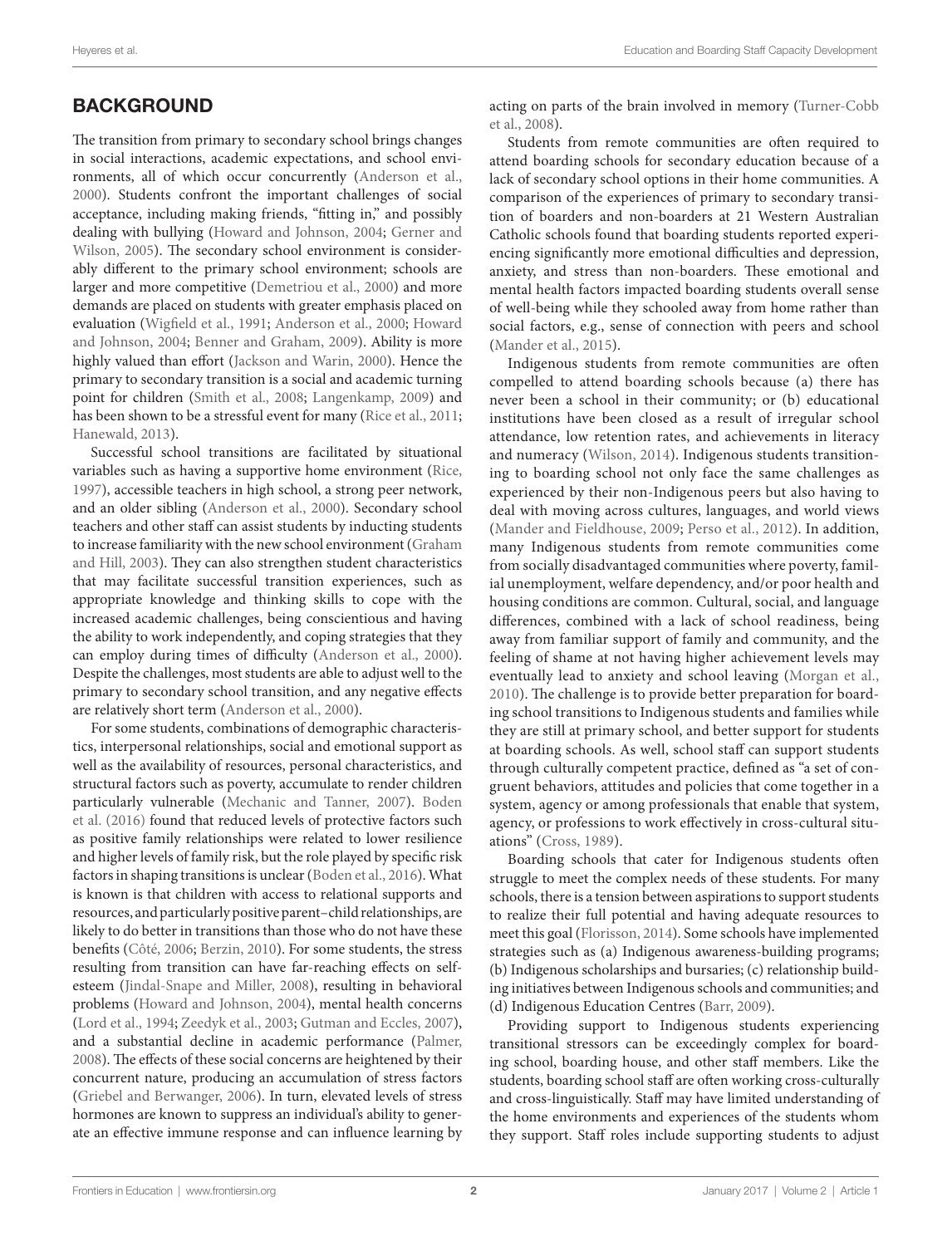to a vastly different way of being in the world, including values, behaviors, living environments and experiences, peer relationships, and academic expectations. Staff also advocate within the school and boarding house environments to better attend to the needs of students. These roles are critical to the successful transitions of Indigenous students to boarding school. This paper reports a review of the literature to determine what staff capacity development interventions have been documented for education, boarding, and support staff to work effectively with Indigenous boarding school students.

# THE CONTEXT

This review directly informs the provision of Indigenous student support by Queensland Education's Transition Support Services (TSS), Department of Education and Training, Queensland Government. TSS has been working with students from Cape York communities and Palm Island in their transitions to boarding schools since 2007. Currently, TSS is using a case management approach that is based on a "skilled helper" mentoring model. While this model has been effective in engaging with and supporting students and their families, TSS identified the need for a new model of practice to better support the well-being and resilience of students. Also recognized was a need for regular professional mentoring/debriefing support for staff in their provision of structured support for students. In collaboration with CQUniversity Australia, TSS is developing a new model of student support that focuses on the resilience and well-being of their students. This review informs the capacity development processes of TSS in preparation for the soon-to-be-implemented change model. The review informs TSS by reporting on initiatives found in schools and boarding houses that focus on staff capacity development to support the well-being of Indigenous children.

# METHODS

The aim of this systematic literature review is to identify staff capacity development initiatives that support the well-being of Indigenous children in their transition to boarding schools. The research questions are determined as follows:

- 1. What is the type and quality of the included publications?
- 2. What are the characteristics of staff capacity development initiatives reported in the literature?
- 3. What are the reported outcomes of the above initiatives?

A four-step systematic review method, as described by [Bainbridge et al. \(2014\)](#page-8-13), was adopted (**[Figure 1](#page-2-0)**) and described in detail below.

#### Step 1: Establishing Definitions of the Terms "Staff Capacity Development" and "Well-being"

This literature review examined staff capacity development, in the context of supporting the well-being of Indigenous students'



<span id="page-2-0"></span>transitioning to boarding schools. The terms young people and children are used interchangeably in the literature to describe students between the ages of 11 and 19 years. We used the [Wignaraja \(2009\)](#page-9-19) definition for "Capacity development," which is the establishment of conditions that will allow individuals to engage in the process of learning and adapting to change. Staff capacity development encompassed building and enhancing knowledge, skills, confidence, and competency, including formalized training, peer mentoring, and supervision. Contexts included boarding school/house/support service environments involving Indigenous students. For the context of this study, well-being was defined as meeting basic physical, emotional, mental, and spiritual needs of the individual; and where denial of these needs will result in behavioral and emotional difficulties [\(Tsey and Every, 2000\)](#page-9-20).

#### Step 2: Detailed Searching of the **Literature**

The start year of the search, 2001, was chosen based on the release of the Ministerial Council on Education, Employment, Training and Youth Affairs report on multiple pathways for Indigenous students ([MCEETYA, 2001](#page-9-21)). The 16-year time period from 2001 to 2016 was considered to be adequate to provide comprehensive coverage of relevant initiatives that have been documented since the release of the above report. In addition to Australian literature, publications from New Zealand, Canada, and USA were considered. These countries were included as they have similar colonial history, laws, political structures, and socioeconomic outcomes with respect to Indigenous peoples ([Lithopoulos, 2007](#page-9-22)). Peer-reviewed journal articles and gray literature were included to ensure comprehensive coverage of existing literature and to avoid publication bias.

#### Search 1

The following combination of terms was searched in both title and abstract for our preliminary search: "staff capacity development" OR "staff capacity building" AND "Indigenous students" OR "Indigenous children" OR "Indigenous young people" AND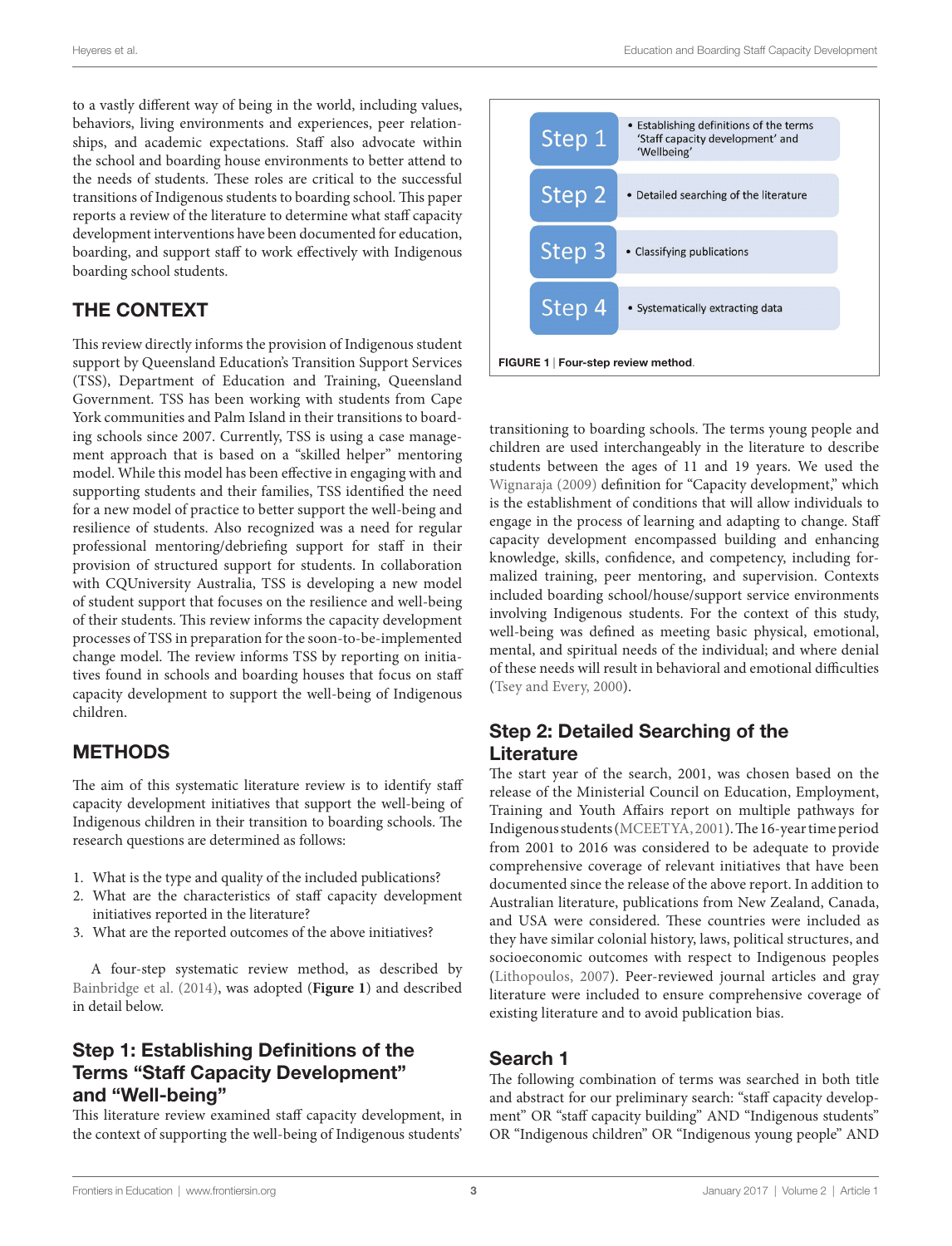"boarding school" OR "boarding schools." Our first search on staff capacity building initiatives yielded no results due to the narrow focus on the support of Indigenous students' transitioning to boarding school.

#### Search 2

We subsequently conducted a second search, following consultation with an expert librarian, to identify support strategies (programs and activities) for Indigenous children transitioning to boarding schools. The intention to search the literature identified for any described staff capacity building components. Please find the key concepts for our database search in **[Table 1](#page-3-0)**. Search 2 was conducted using the following terms in the title and abstract: activit\* OR model\* OR intervention\* OR program\* OR programme\* OR service\* AND "boarding school" OR "boarding schools" OR "residential school" OR "residential schools" AND Indigenous OR Native OR Aboriginal OR "Torres Strait Islander" OR "Native American" OR Maori AND Transition\* OR mov\* OR chang\*. The following databases were searched: Informit, Proquest, JStor, Wiley, and Google Scholar. Separate searches were performed for each database using database-specific subject headings and keywords. In each case, Boolean logic was applied. Gray literature searches were performed through the Australian Indigenous Health Info Net and Closing the Gap Clearinghouse (AIHW and AIFS); Alberta Health Services, Canada; and Education Counts, New Zealand. Electronic database searching was completed on 24/04/16.

# Screening According to Inclusion/ Exclusion Criteria

The combined database searches yielded 736 references. These were imported into the bibliographic citation management software, EndNote X7 and 82 duplicates removed. After removing duplicates, 654 publications were screened by one author (Marion Heyeres) to remove articles that did not meet inclusion criteria, based on the titles and abstracts. Inclusion/exclusion criteria for the first stage of the search were established at the onset of the review and included

- the key search terms were included in the title and abstract;
- the study was published between 2001 and 2016;
- the study was available in English;
- the study focused on Indigenous boarding school students from Australia, New Zealand, Canada, and/or USA.

Fifty-one out of 654 publications (7.8%) were identified for full text review. Another author (Janya McCalman) blindly assessed

<span id="page-3-0"></span>

| TABLE 1   Key concepts of database search.                                                          |                                                                                                   |                                             |                                   |  |
|-----------------------------------------------------------------------------------------------------|---------------------------------------------------------------------------------------------------|---------------------------------------------|-----------------------------------|--|
| Population                                                                                          | Intervention                                                                                      | Context                                     | Context                           |  |
| Indigenous<br><b>Native</b><br>Aboriginal<br>"Torres Strait Islander"<br>"Native American"<br>Maori | activit <sup>*</sup><br>model*<br>intervention*<br>program <sup>*</sup><br>programme*<br>service* | "boarding schools"<br>"residential schools" | transition*<br>$mov^*$<br>change* |  |

the 51 publications to verify inclusion and classification selected by the main researcher. There was an initial 61% agreement, with full consensus achieved after negotiations between the two authors, which resulted in 24 papers remaining. For the final step of the search, an additional inclusion criterion was applied that publications should report on the description or evaluation of a staff capacity building initiative. Four authors (Marion Heyeres, Janya McCalman, Roxanne Bainbridge, and Michelle Redman-MacLaren) independently assessed the remaining 24 publications to assess the inclusion of publications against these criteria.

### Step 3: Classifying Publications

The papers that met the search criteria were classified by (a) the "type of research" and (b) "study quality." Consistent with [Sanson-Fisher et al. \(2006\)](#page-9-23) classification system, publications were grouped according to original research; reviews; program descriptions; discussion papers/commentaries; or case reports. Original research studies were then classified under the following three categories:

- *Measurement research*: publications that developed or tested a measure of staff capacity building in Indigenous and non-Indigenous staff;
- *Descriptive research*: publications where the primary aim was to explore issues, processes/models, or attributes related to staff capacity building;
- *Intervention research*: publications in which the aim was to test the effectiveness of an intervention implemented with education and/or boarding school staff.

Research is often assessed by the quality of the methodology used to generate data. We had intended to apply the quality criteria to quantitative [\(Effective Public Health Practice Project,](#page-8-14)  [2016](#page-8-14)) and qualitative ([Critical Appraisal Skills Programme, 2013\)](#page-8-15) studies. However, due to a paucity of original research studies (*n* = 2/7 or 29%), peer review was used as a benchmark to determine research quality [\(Sanson-Fisher et al., 2006\)](#page-9-23).

#### Step 4: Systematically Extracting Data

The characteristics and outcomes of staff capacity development initiatives were identified by hand searching the included publications and extracting data according to a predefined framework. The elements of this framework were first author; year of publication; country of origin; context; target population; staff capacity building initiative; aim; strategies; and staff capacity development outcomes.

# RESULTS

### The Quantity, Nature, and Quality of Identified Publications

**[Figure 2](#page-4-0)** details the process of how the publications were screened and assessed, as recommended by the "Preferred Reporting Items for Systematic Reviews and Meta-Analyses" statement ([PRISMA,](#page-9-24)  [2015](#page-9-24)). Seven publications were included in the qualitative synthesis of the review.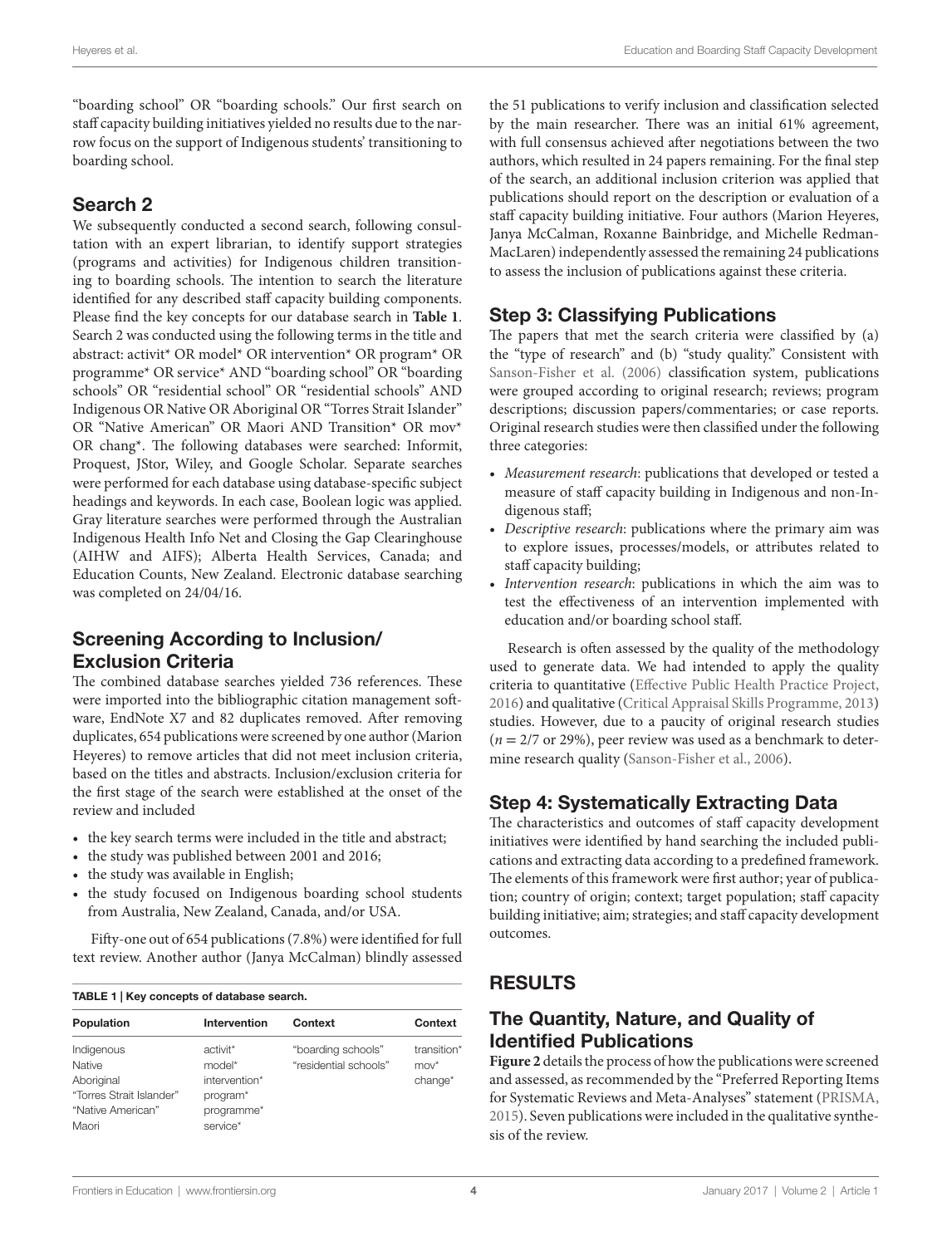

# <span id="page-4-0"></span>Classification on Type and Quality of **Publications**

In **[Table 2](#page-5-0)**, the type and quality of publications is displayed. Publications included three journal articles [\(DeJong and Hall,](#page-8-16) [2006;](#page-8-16) [Mander and Fieldhouse, 2009](#page-9-16); [Mander and Bobongie,](#page-9-25) [2010\)](#page-9-25), one government issues paper [\(DEST, 2010\)](#page-8-17), one report ([Barr, 2009](#page-8-12)), and one conference paper ([Williams, 2002](#page-9-26)). All included papers were classified as descriptive research. Only two documents were original research ([DeJong and Hall, 2006](#page-8-16); [Barr,](#page-8-12) [2009\)](#page-8-12), of which only one was peer reviewed [\(DeJong and Hall,](#page-8-16) [2006\)](#page-8-16) and therefore met the established quality criteria.

# The Characteristics of Staff Capacity Building Initiatives

**[Table 3](#page-6-0)** displays the key characteristics of the staff capacity building initiatives reported in the seven  $(n=7)$  included publications. The characteristics of publications on supporting Indigenous students who transition to boarding schools are described in detail.

# Populations and Locations

The seven included publications that reported on staff capacity building initiatives were implemented in various places across Australia [\(Williams, 2002;](#page-9-26) [Barr, 2009](#page-8-12); [Mander and Fieldhouse,](#page-9-16)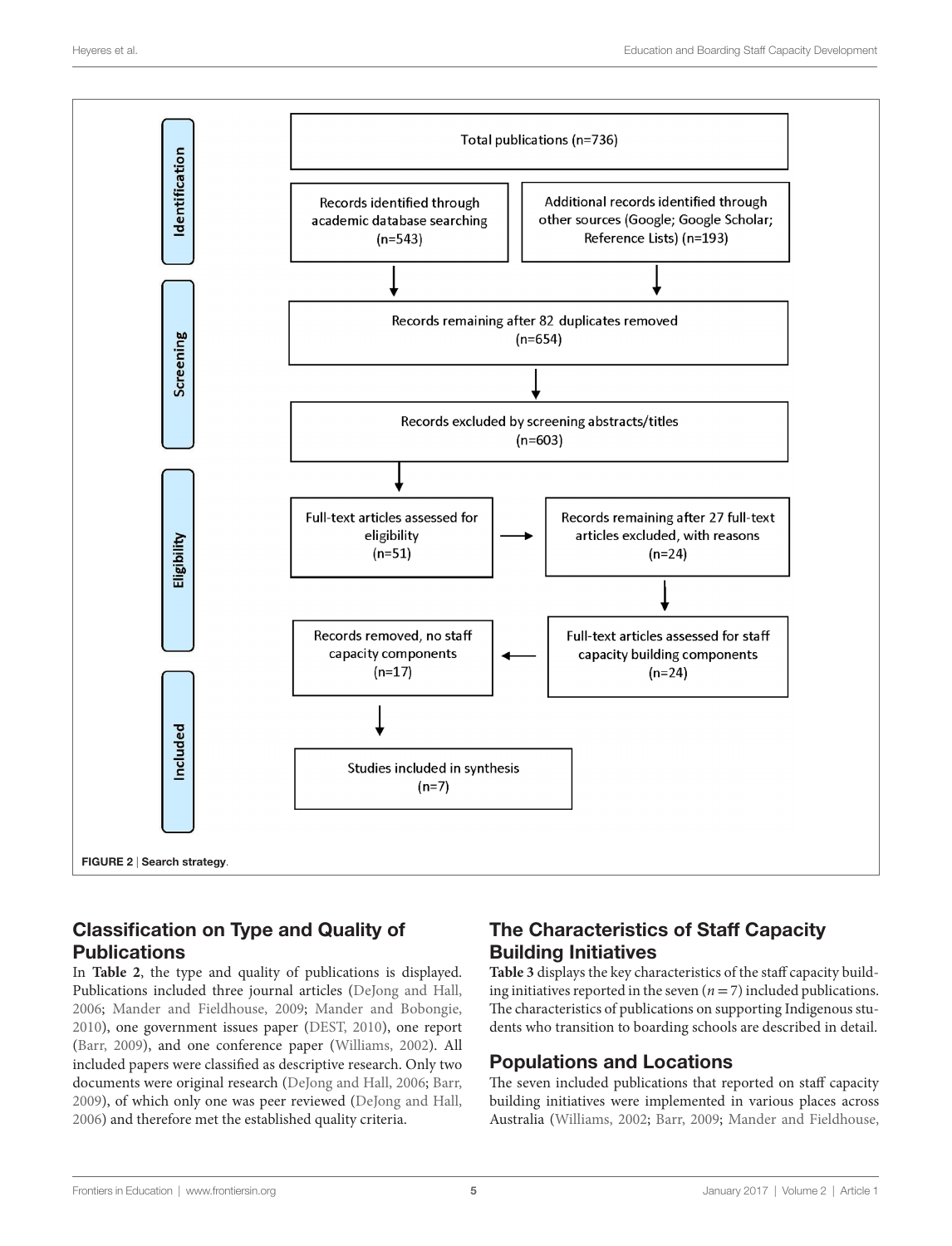<span id="page-5-0"></span>TABLE 2 | The type and quality of included publications.

| Reference                       | <b>Publication</b><br>type | <b>Publication</b><br>classification | Study type  | Quality<br>of study<br>design |
|---------------------------------|----------------------------|--------------------------------------|-------------|-------------------------------|
| Barr (2009)                     | Report                     | Original research                    | Descriptive | Gray<br>literature            |
| DeJong and<br>Hall (2006)       | Journal article            | Original research                    | Descriptive | Peer<br>reviewed              |
| DEST (2010)                     | Government<br>issues paper | Practice summary                     | Descriptive | N/A                           |
| Mander and<br>Bobongie (2010)   | Journal article            | Discussion paper                     | Descriptive | N/A                           |
| Mander and<br>Fieldhouse (2009) | Journal article            | Discussion paper                     | Descriptive | N/A                           |
| Meredith and<br>Kelleigh (2014) | <b>Bulletin</b>            | Program<br>description               | Descriptive | N/A                           |
| Williams (2002)                 | Conference<br>paper        | Program<br>description               | Descriptive | N/A                           |

[2009;](#page-9-16) [DEST, 2010](#page-8-17); [Mander and Bobongie, 2010;](#page-9-25) [Meredith and](#page-9-27) [Kelleigh, 2014](#page-9-27)) and in the USA ([DeJong and Hall, 2006](#page-8-16)).

#### Aims

The majority of publications focused on improving educational, behavioral, and emotional outcomes for Indigenous boarding school students (6/7 or 86%). The aim of staff capacity initiatives to support Indigenous students' transitions to boarding schools included the development of quality relationships between students and staff that were warm and caring, while including clear and firm expectations about rules and responsibilities [\(DEST,](#page-8-17) [2010\)](#page-8-17). In [DEST \(2010\)](#page-8-17), the aim of the staff capacity enhancement was to provide a shared language and methodology to achieve a consistent approach to teaching. [Williams \(2002\)](#page-9-26) was concerned with the issue of teacher aides connecting with students who were temporarily away from boarding schools. [DeJong and Hall](#page-8-16) [\(2006\)](#page-8-16) described the training of education and boarding staff of three residential schools in USA in parenting skills. The training was based on an "Applied Humanism Model," which intended to train staff to interact in a more therapeutic way, to examine their own preconceptions on parenting, align ideas with the school's philosophy, and positively influence Native American student's attitudes, behavior, and academic performance ([DeJong and](#page-8-16) [Hall, 2006](#page-8-16)).

One of the most frequently mentioned requirements to successfully supporting Indigenous students was for school and boarding staff to have strong cultural awareness and to be able to translate it into practice [\(Barr, 2009\)](#page-8-12). Increasing cultural awareness in staff was reported in three publications [\(Barr, 2009](#page-8-12); [DEST,](#page-8-17) [2010;](#page-8-17) [Mander and Bobongie, 2010\)](#page-9-25). For example, [Mander and](#page-9-25) [Bobongie \(2010\)](#page-9-25) reported a peer mentoring approach geared to achieve improved cultural awareness and understanding between Indigenous and non-Indigenous education staff.

[Williams \(2002\)](#page-9-26) aimed to assist successful student transition through adequate preparation of primary school children for their time away from home. Extended support to and regular communication with families and communities using information and communication technology was seen as a vital element to supporting students while away from home. Within this context, staff capacity development encompassed the training of teacher aides to enable them to connect with their children and extended family members.

Mander and Fieldhouse's (2009) paper aimed to support education staff across 16 boarding schools to effectively communicate and network with each other. And finally, Meredith and Kelleigh's (2014) focused exclusively on the well-being of student support staff, aiming to prevent support staff burnout by monthly supervision sessions.

#### **Strategies**

Many studies reported multiple strategies for supporting Indigenous students. There were four key strategies used to enhance staff capacity to implement Indigenous student support strategies: training, reflective practice, mentoring/supervision, and networking and communication.

Training was the most commonly reported method of enhancing staff capacity, reported in six  $(n = 6)$  publications. Training was provided in cultural awareness for individual staff members and across the curriculum ( $n = 3$ ). Cross-cultural awareness training was often offered mandatorily [\(Williams, 2002](#page-9-26); [Mander](#page-9-16)  [and Fieldhouse, 2009;](#page-9-16) [DEST, 2010\)](#page-8-17). [Barr \(2009\)](#page-8-12) captured the essence of a cultural competence training program as follows:

The important issue was the teachers really getting to know the kids, knowing where they were coming from, valuing their culture and actually seeing that they did bring a lot of really valuable stuff to school, that hadn't been widely recognised and wasn't valued. And the reason it wasn't being valued is because it simply wasn't understood. Teachers need to have a look at the cultural screen that they use to view the world and to be really aware of that cultural screen … And be a lot less judgmental. (p. 23)

Training was also provided through vocational education and training (VET) courses for staff while on the job  $(n = 1)$ , through specialist training to upskill staff  $(n = 1)$ , and through training in literacy, numeracy, and vocational education (*n*= 1). For example, in the "Work Program: Core Issue 6 Boarding" of the Australian Government, the challenge to finding staff with the right skills and attitude was seen as a barrier to provide adequate support. Consequently, additional support for already qualified staff was seen as highly important [\(DEST, 2010\)](#page-8-17). Training programs to improve literacy, numeracy, and cultural awareness as well as general vocational education and technology skills were made available to upskill staff. Training was provided either before staff took up their positions or *via* VET and tertiary courses while on the job ([DEST, 2010](#page-8-17)).

Mentoring/professional development was reported in two studies, including one on one support for teaching, residential, administrative, and medical staff (*n*= 1) [\(Mander and Fieldhouse,](#page-9-16)  [2009](#page-9-16)) and professional supervision provided by volunteer counselors to support staff (*n*= 1) ([Meredith and Kelleigh, 2014](#page-9-27)). [Mander](#page-9-25)  [and Bobongie \(2010\)](#page-9-25) described the benefits of peer mentoring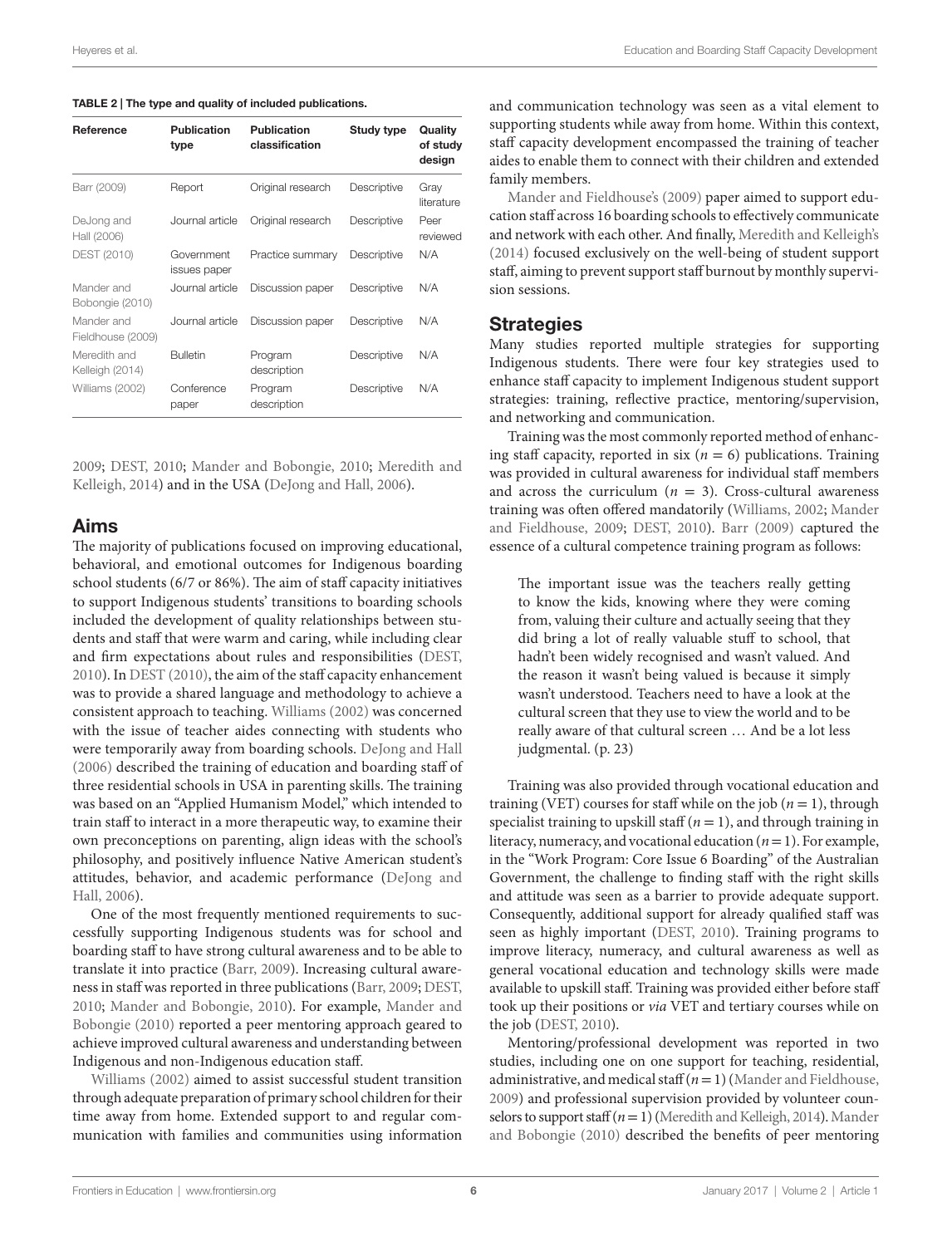<span id="page-6-0"></span>

| TABLE 3   Characteristics of reported initiatives to enhance staff capacity. |  |  |  |  |
|------------------------------------------------------------------------------|--|--|--|--|
|------------------------------------------------------------------------------|--|--|--|--|

| Reference,<br>country                            | <b>Context</b>                                                                                                                                           | Population                                                        | <b>Initiative</b>                                                                                                      | Aim                                                                                                   | <b>Strategies</b>                                                                                                                                                                                                                         | <b>Outcomes</b>                                                                                                      |
|--------------------------------------------------|----------------------------------------------------------------------------------------------------------------------------------------------------------|-------------------------------------------------------------------|------------------------------------------------------------------------------------------------------------------------|-------------------------------------------------------------------------------------------------------|-------------------------------------------------------------------------------------------------------------------------------------------------------------------------------------------------------------------------------------------|----------------------------------------------------------------------------------------------------------------------|
| Barr (2009),<br>Australia                        | Improving educational outcomes for<br>Indigenous primary and high school<br>students                                                                     | Administrative<br>and teaching<br>staff                           | "Dare to Lead<br>Program"-<br>access to free<br>and subsidized<br>recommended<br>teaching<br>and learning<br>resources | Increasing cultural<br>awareness                                                                      | Cultural awareness training                                                                                                                                                                                                               | Not reported                                                                                                         |
| DeJong and<br>Hall (2006),<br><b>USA</b>         | Positively influence American Indian<br>boarding school students' attitudes,<br>behavior, and academic performance                                       | Residential and<br>school staff                                   | Parenting<br>skills training<br>according to<br>the "Applied<br>Humanism<br>Model"                                     | Examining own<br>preconceptions<br>about parenting and<br>align ideas with the<br>school's philosophy | "Wing Counsellors" serving<br>children and providing ongoing<br>feedback to staff on how their<br>interactions with the children<br>could be more therapeutic                                                                             | Feedback<br>provided                                                                                                 |
| DEST (2010),<br>Australia                        | Professional issues and experiences<br>of education providers of Indigenous<br>children boarding school students                                         | Teaching<br>and boarding<br>school staff                          | Developing<br>further skills                                                                                           | Achieving consistent<br>approach to teaching,<br>and increasing cultural<br>awareness                 | Suitable vocational education<br>and training and training courses<br>while "on the job"<br>Specialist training to upskill staff<br>Cultural awareness training                                                                           | Not reported                                                                                                         |
| Mander and<br>Bobongie<br>(2010),<br>Australia   | Peer cultural support for education<br>staff supporting male Indigenous<br>students at boarding school                                                   | <b>Education staff</b>                                            | Peer mentoring                                                                                                         | Increase cultural<br>awareness and<br>understanding                                                   | Reflective practice                                                                                                                                                                                                                       | Strengthened<br>working alliance;<br>enhanced work<br>practice                                                       |
| Mander and<br>Fieldhouse<br>(2009),<br>Australia | Design, implement, and establish an<br>education support program across 16<br>non-government boarding schools for<br>Indigenous secondary students       | Teaching,<br>boarding,<br>administrative,<br>and medical<br>staff | Staff support<br>across multiple<br>schools                                                                            | Staff to effectively<br>network with each<br>other across the 16<br>boarding schools                  | Mentoring support; training in<br>cultural awareness, literacy,<br>numeracy, and vocational<br>education; networking and<br>communication with colleagues<br>in similar roles through email<br>network; biannually networking<br>sessions | Biannually<br>networking<br>sessions for staff<br>across schools,<br>allowing for<br>more effective<br>collaboration |
| Meredith<br>and Kelleigh<br>(2014),<br>Australia | Professional supervision for staff                                                                                                                       | Student<br>support officers                                       | Volunteer<br>psychologist<br>supervision                                                                               | To prevent burnout in<br>student support staff                                                        | Monthly face to face supervision                                                                                                                                                                                                          | Enhanced<br>emotional staff<br>well-being                                                                            |
| Williams<br>(2002),<br>Australia                 | A program designed to increase<br>school readiness and connect<br>Indigenous boarding school students<br>with their home community through<br>technology | Teacher aides                                                     | Technology<br>training                                                                                                 | To connect students,<br>boarding schools, and<br>communities                                          | Not reported                                                                                                                                                                                                                              | Teacher aides<br>connecting with<br>students and<br>extended family<br>members                                       |

between Indigenous and non-Indigenous education staff. Being non-Indigenous, Mander's understanding of cultural issues faced by Indigenous boys and his ways of dealing with them was supported through his self-reflectory practice in interaction with his Indigenous colleague. A volunteer supervision partnership between the Aboriginal and Torres Strait Islander Peoples and Psychology Interest Group and Yalari, a Queensland-based Indigenous organization which places Aboriginal and Torres Strait Islander children in boarding schools throughout Australia was described by [Meredith and Kelleigh \(2014\)](#page-9-27). Positive feedback from student support officers, coordinators and volunteer psychologists covered a variety of areas: emotional support and sound advice for staff, the importance of keeping students emotionally safe; a deepening of understanding the challenges

Indigenous children face when being schooled away from home; and gaining awareness of casual racism.

[DeJong and Hall \(2006\)](#page-8-16) reported on reflective practice, where staff was being trained using the Applied Humanism model. This approach helped them examine their own preconceptions about parenting and to align their ideas with the site's philosophy. Results showed that children were more resilient when given structure and support, behavior expectations were clear and consequences were logical rather than punitive, and when children were treated with respect.

Networking and communication was reported in one publication  $(n = 1)$ , where colleagues in similar roles networked across multiple schools through an email network ([Mander and Fieldhouse, 2009\)](#page-9-16). This email network encouraged multiple links to be forged between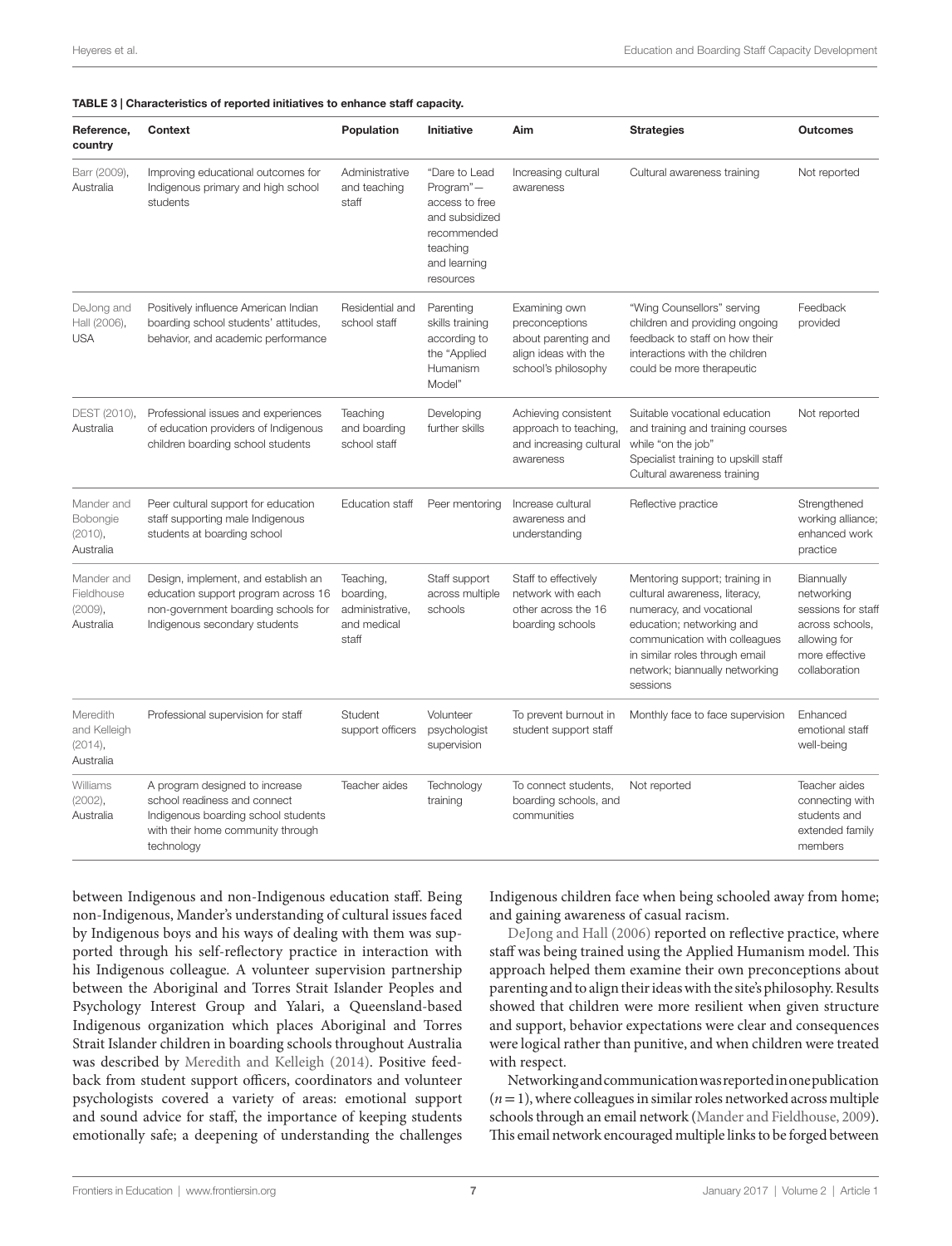staff at participating schools, to network and communicate with colleagues in similar roles about various aspects of supporting students. Biannual networking sessions for staff across the schools allowed them to come together and share, network, and discuss the challenges and success they have experienced in supporting students with the transition into residential schools.

#### **Outcomes**

Only five (71%) of the seven included publications reported outcomes for participants. Only two (29%) of these reported benefits to students. One reported therapeutic interactions with students and feedback to staff by "Wing Counsellors" ([DeJong](#page-8-16) [and Hall, 2006\)](#page-8-16); and the second reported improved connections between schools with students and extended families, whereby information technology training allowed teacher aides to strengthen these relationships [\(Williams, 2002\)](#page-9-26). The other three publications (43%) reported broader benefits for staff and schools. These included enhanced emotional staff well-being through regular face-to-face supervision sessions [\(Meredith and](#page-9-27) [Kelleigh, 2014](#page-9-27)); a strengthened working alliance and enhanced cross-cultural work practice between two staff members ([Mander](#page-9-25) [and Bobongie, 2010](#page-9-25)); and more effective collaboration across 16 boarding schools through biannual networking sessions for staff ([Mander and Fieldhouse, 2009](#page-9-16)).

### **DISCUSSION**

Transition to secondary schooling, and particularly to boarding school, is a time of adjustment for all young people who can provoke feelings of stress and anxiety ([Rice et al., 2011;](#page-9-5) [Hanewald, 2013](#page-9-6)). It must be acknowledged that transition to boarding school for Indigenous children is far more complex than for their non-Indigenous peers ([Barr, 2009](#page-8-12); [Mander and](#page-9-16) [Fieldhouse, 2009](#page-9-16)). Respectively, education and boarding staff that support Indigenous students face additional challenges to the staff in mainstream educational settings. Our literature search found that there was little documentation in the literature of staff capacity development initiatives to support Indigenous students at boarding schools.

#### Type and Quality of Publications

As outlined in the findings, all included publications reporting staff capacity development initiatives were of descriptive nature. Only two publications out of seven identified as original research, and these included one peer-reviewed journal article and one non-peer-reviewed gray literature. There has not been much progress since early 2000 in producing high quality research that evaluates the effectiveness of staff capacity development initiatives to better support students in their transition to boarding schools. Evaluation of the effectiveness of staff capacity development is therefore required ([Mellor and Corrigan, 2004\)](#page-9-28).

#### Characteristics of Staff Capacity Development Initiatives and Reported Outcomes

The main characteristics of staff capacity development initiatives reported in the literature (**[Table 3](#page-6-0)**) included co-mentoring, supervision, cultural awareness training, provision of feedback on work practices, training in literacy and numeracy, vocational education, and networking. Co-mentoring, as reported in two publications ([DEST, 2010;](#page-8-17) [Mander and Bobongie, 2010](#page-9-25)), resulted in improved skills and knowledge as well as strengthening group coherence through support from within.

Generally, finding the right staff for boarding houses is a major concern for schools, parents, and students and continues to be a challenge in the provision of quality support for students. A background in teaching and/or youth work is seen as favorable prerequisite for boarding house staff. However, empathy and commitment to enhancing student's well-being and resilience is equally important. Staff training in numeracy and literacy teaching skills can be provided either before the staff takes up the position or during employment with suitable VET courses. In addition to upskilling staff, capacity development can be directed toward providing a shared language and methodology to achieve consistency of approach to both support and educate across school and boarding house ([DEST, 2010\)](#page-8-17).

The need for cultural awareness to be embedded in all areas of school activities was reported across the literature [\(Barr,](#page-8-12)  [2009](#page-8-12); [Mander and Fieldhouse, 2009;](#page-9-16) [DEST, 2010;](#page-8-17) [Mander and](#page-9-25)  [Bobongie, 2010\)](#page-9-25). Strategies to achieve cultural competency in non-Indigenous staff include professional training ([Barr, 2009\)](#page-8-12) and peer mentoring, as described by [Mander and Bobongie](#page-9-25)  [\(2010\).](#page-9-25) However, there is more to it: "*Cultural competence requires more than an awareness of Indigenous culture, but a willingness to engage with heart as well as mind*…" [\(Sims, 2011,](#page-9-29) p. 12). Teachers really need to engage with students: know where they come from; value their culture; and acknowledge the valuable assets they bring to the school.<sup>1</sup> If we truly want to move forward in Indigenous education, we must break down the ethnocentric attitude of the "Western way" which privileges dominant views and is still entrenched in society as the only valid and authentic way of viewing the world [\(Perso, 2012\)](#page-9-30).

The evidence of reported outcomes of staff capacity development initiatives provides little guidance for those wishing to enhance staff capacity to better meet the needs of Indigenous students' transitioning to boarding schools. As evidenced in one project ([Williams, 2002](#page-9-26)), there was no deliberate professional development program put in place, either in the home community or at the destination boarding schools to support teachers and boarding house staff. They just got on with the job and learned and worked together. This confirms our experience, and as evidenced in a number of publications, boarding school and boarding house staff learn how to provide specialist support for Indigenous students on the job. It is also evident that there is very limited documentation about this on-the-job learning.

### Application and Further Recommendations

The purpose of this review was to inform the staff capacity development of the TSS staff who support Indigenous students from Cape York and Palm Island communities to form a community of

<span id="page-7-0"></span><sup>1</sup>Cahil, R., and Collard, G. *What Works – The Work Program. A Conversation about Building Awareness*.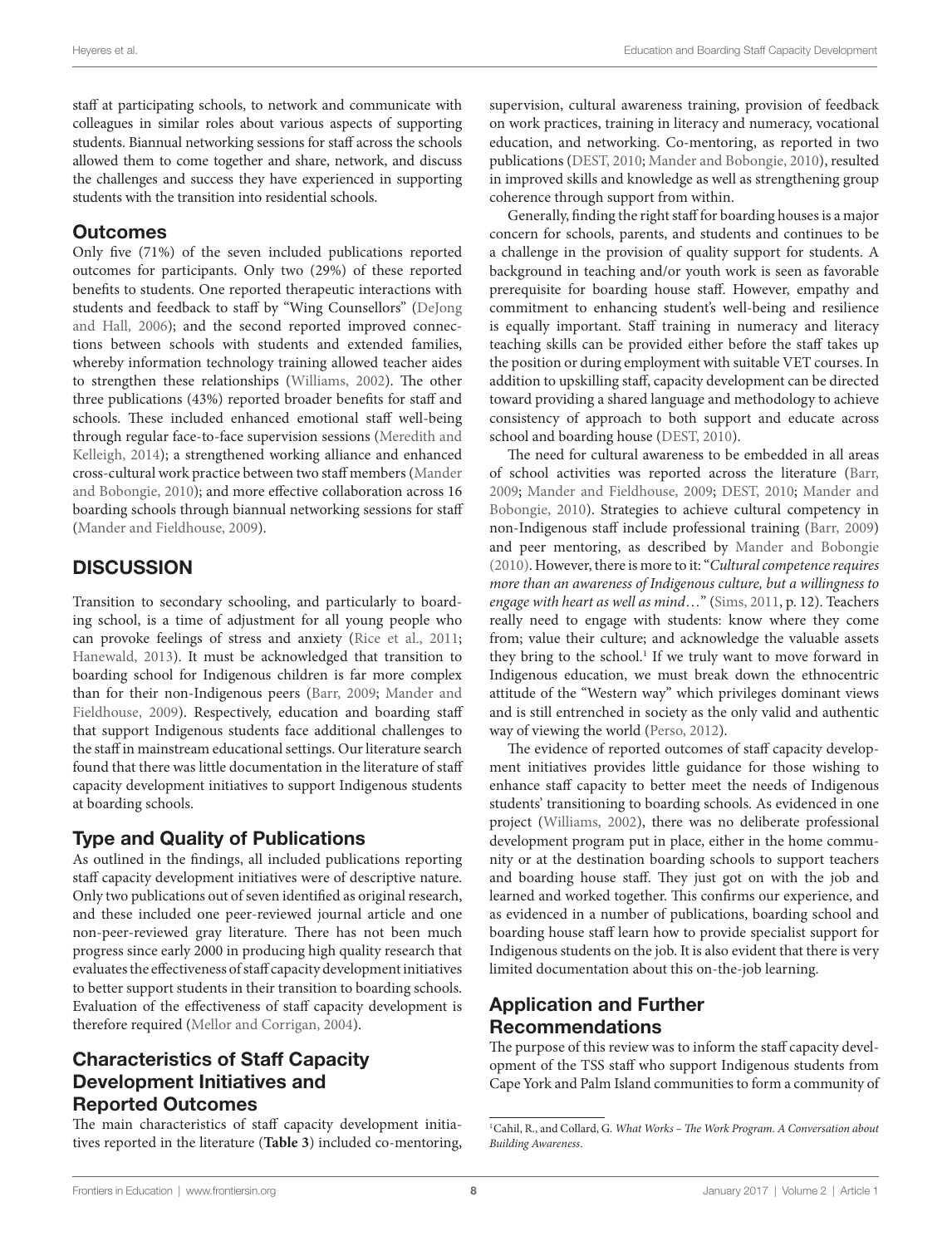practice to share and document strength-based practices across seven Queensland boarding schools. Strategies for sharing best practices in supporting Indigenous students included an initial meeting to which boarding school principals and other staff, boarding house staff, community Mayors, and educational representatives, and TSS staff were invited to establish the community of practice and brainstorm strategies for student well-being enhancement. Strategies were established for sustained networking through the group, including the development of a reference group, advocacy group, email network, and Facebook page. The sharing of best practice student support and staff capacity building initiatives will commence at the start of 2017 and will be carefully documented and published in a later paper.

#### LIMITATIONS

A limitation of this review is that we found only seven studies that we considered eligible for inclusion. Only two publications were exclusively concerned with the support of education staff. Evidence derived from the remaining five publications relied on brief descriptions of staff capacity building within the broader context of the support of Indigenous boarding school students. Furthermore, the majority of included publications were of qualitative and descriptive nature. Most information was derived from short paragraphs about staff capacity building and support within the main body of evidence on student focused challenges and/or achievements.

# **CONCLUSION**

Our systematic review found limited evidence of staff capacity building initiatives in the Indigenous boarding school context. Evidence extracted from publications from Australia and the

#### REFERENCES

- <span id="page-8-0"></span>Anderson, L. W., Jacobs, J., Schramm, S., and Splittgerber, F. (2000). School transitions: beginning of the end or a new beginning? *Int. J. Educ. Res.* 33, 325–339. doi:[10.1016/S0883-0355\(00\)00020-3](https://doi.org/10.1016/S0883-0355(00)00020-3)
- <span id="page-8-13"></span>Bainbridge, R., Tsey, K., McCalman, J., and Towle, S. (2014). The quantity, quality and characteristics of Aboriginal and Torres Strait Islander Australian mentoring literature: a systematic review. *BMC Public Health* 14:1. doi:[10.1186/1471-2458-14-1263](https://doi.org/10.1186/1471-2458-14-1263)
- <span id="page-8-12"></span>Barr, J. (2009). *Indigenous Education Initiatives in AASN Schools: Building Relationships*. Sydney: Australian Anglican Schools Network.
- <span id="page-8-3"></span>Benner, A. D., and Graham, S. (2009). The transition to high school as a developmental process among multiethnic urban youth. *Child Dev.* 80, 356–376. doi:[10.1111/j.1467-8624.2009.01265.x](https://doi.org/10.1111/j.1467-8624.2009.01265.x)
- <span id="page-8-7"></span>Berzin, S. C. (2010). Educational aspirations among low-income youths: examining multiple conceptual models. *Child. Sch.* 32, 112–124. doi:[10.1093/cs/](https://doi.org/10.1093/cs/32.2.112) [32.2.112](https://doi.org/10.1093/cs/32.2.112)
- <span id="page-8-5"></span>Boden, J. M., Sanders, J., Munford, R., and Liebenberg, L. (2016). The same but different? Applicability of a general resilience model to understand a population of vulnerable youth. *Child Indic. Res.* 1–18. doi:[10.1007/s12187-016-9422-y](https://doi.org/10.1007/s12187-016-9422-y)
- <span id="page-8-6"></span>Côté, J. (2006). Identity studies: how close are we to developing a social science of identity? An appraisal of the field. *Identity* 6, 3–25. doi[:10.1207/](https://doi.org/10.1207/s1532706xid0601_2) [s1532706xid0601\\_2](https://doi.org/10.1207/s1532706xid0601_2)
- <span id="page-8-15"></span>Critical Appraisal Skills Programme. (2013). *Critical Appraisal Skills Programme: Making Sense of Evidence*. Oxford: Better Value Healthcare Ltd. Available at: <http://www.casp-uk.net/>

USA showed that staff capacity development methods included various training programs to improve literacy, numeracy, and cultural awareness as well as general vocational education to upskill staff. Other strategies were professional feedback on interpersonal interactions between staff and students, reflective practice to improve cultural understanding, mentoring, networking, and professional supervision. Outcomes reported on staff capacity development included benefits such as feedback provided on work practice, enhanced emotional staff well-being, strengthened working alliances, enhanced cross-cultural work practice, and increased effectiveness of collaboration across a number of boarding schools, better connection between students, schools, and communities. Methodologically, this review highlighted exclusively descriptive research in the field of staff capacity building in the Indigenous boarding school context. As descriptive research does not provide evidence on whether initiatives were successful in improving capacity in staff, nor provide an explanation on how to improve staff capacity, it is evident that there is a clear need for more rigorous evaluation research.

# AUTHOR CONTRIBUTIONS

MH: lead author contributed to all areas of manuscript. JM: reference screening, some writing, and proof reading. RB: reference screening, some writing, and proof reading. M-RM: reference screening, some writing, and proof reading.

### FUNDING

This review is part of a 5-year NHMRC 1076774 project: psychosocial resilience, vulnerability, and suicide prevention: a mentoring approach to modifying suicide risk for remote Indigenous students at boarding school.

- <span id="page-8-10"></span>Cross, T. L. (1989). *Towards a Culturally Competent System of Care: A Monograph on Effective Services for Minority Children Who Are Severely Emotionally Disturbed*. Washington, DC: Georgetown Univ. Child Development Center.
- <span id="page-8-16"></span>DeJong, J., and Hall, P. (2006). Best practices: a cross-site evaluation. *Am. Indian Alsk. Native Ment. Health Res.* 13, 177–210.
- <span id="page-8-2"></span>Demetriou, H., Goalen, P., and Rudduck, J. (2000). Academic performance, transfer, transition and friendship: listening to the student voice. *Int. J. Educ. Res.* 33, 425–441. doi[:10.1016/S0883-0355\(00\)00026-4](https://doi.org/10.1016/S0883-0355(00)00026-4)
- <span id="page-8-17"></span>DEST. (2010). *What Works. The Work Program. Core Issues 6: Boarding*. Canberra: DEST, 2007.
- <span id="page-8-14"></span>Effective Public Health Practice Project. (2016). *Quality Assessment Tool for Quantitative Studies*. Hamilton: McMaster University Faculty of Health Sciences.
- <span id="page-8-11"></span>Florisson, J. (2014). *Achieving Positive Outcomes through Boarding, for Remote Indigenous Students*. Esperance: Boarding Training Australia.
- <span id="page-8-1"></span>Gerner, B., and Wilson, P. H. (2005). The relationship between friendship factors and adolescent girls' body image concern, body dissatisfaction, and restrained eating. *Int. J. Eat. Disord.* 37, 313–320. doi:[10.1002/eat.20094](https://doi.org/10.1002/eat.20094)
- <span id="page-8-4"></span>Graham, C., and Hill, M. (2003). *Negotiating the Transition to Secondary School. SCRE Spotlight*. Edinburgh: ERIC.
- <span id="page-8-9"></span>Griebel, W., and Berwanger, D. (2006). Transition from primary school to secondary school in Germany. *Int. J. Transit. Child.* 2, 32–39.
- <span id="page-8-8"></span>Gutman, L. M., and Eccles, J. S. (2007). Stage-environment fit during adolescence: trajectories of family relations and adolescent outcomes. *Dev. Psychol.* 43, 522. doi[:10.1037/0012-1649.43.2.522](https://doi.org/10.1037/0012-1649.43.2.522)